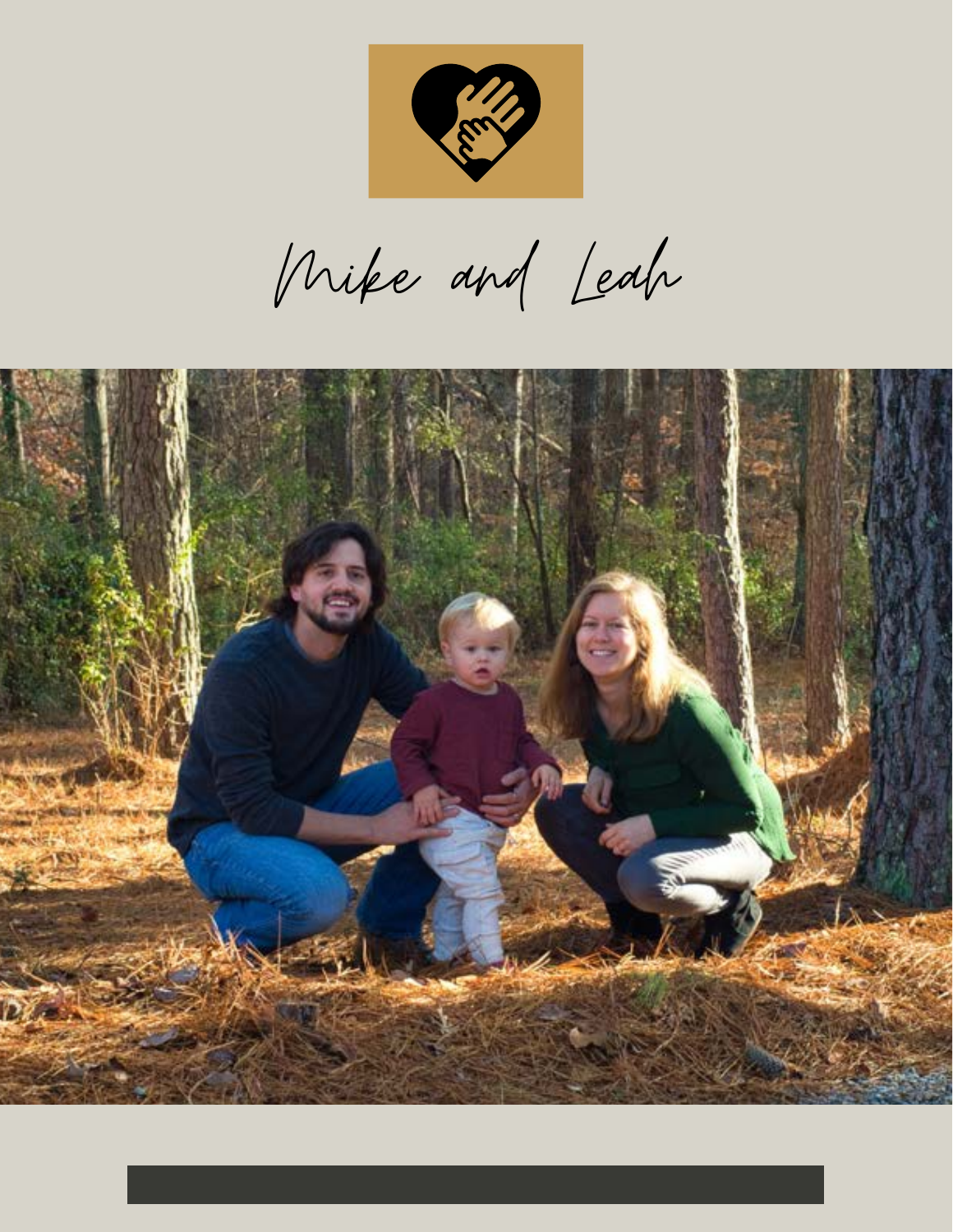## OUR FAMILY

We've been married for five years and are blessed to have a two and a half year old son of our own, Clark.

We love having the chance to share everything we love about life with our son- like good food, music, art, traveling, and exploring the outdoors.





If we had to choose one word to sum up our family, it would be: adventurous

Whether it's something simple like an art project, or something bigger like trying a new activity, we love to mix it up and see what adventures each day holds.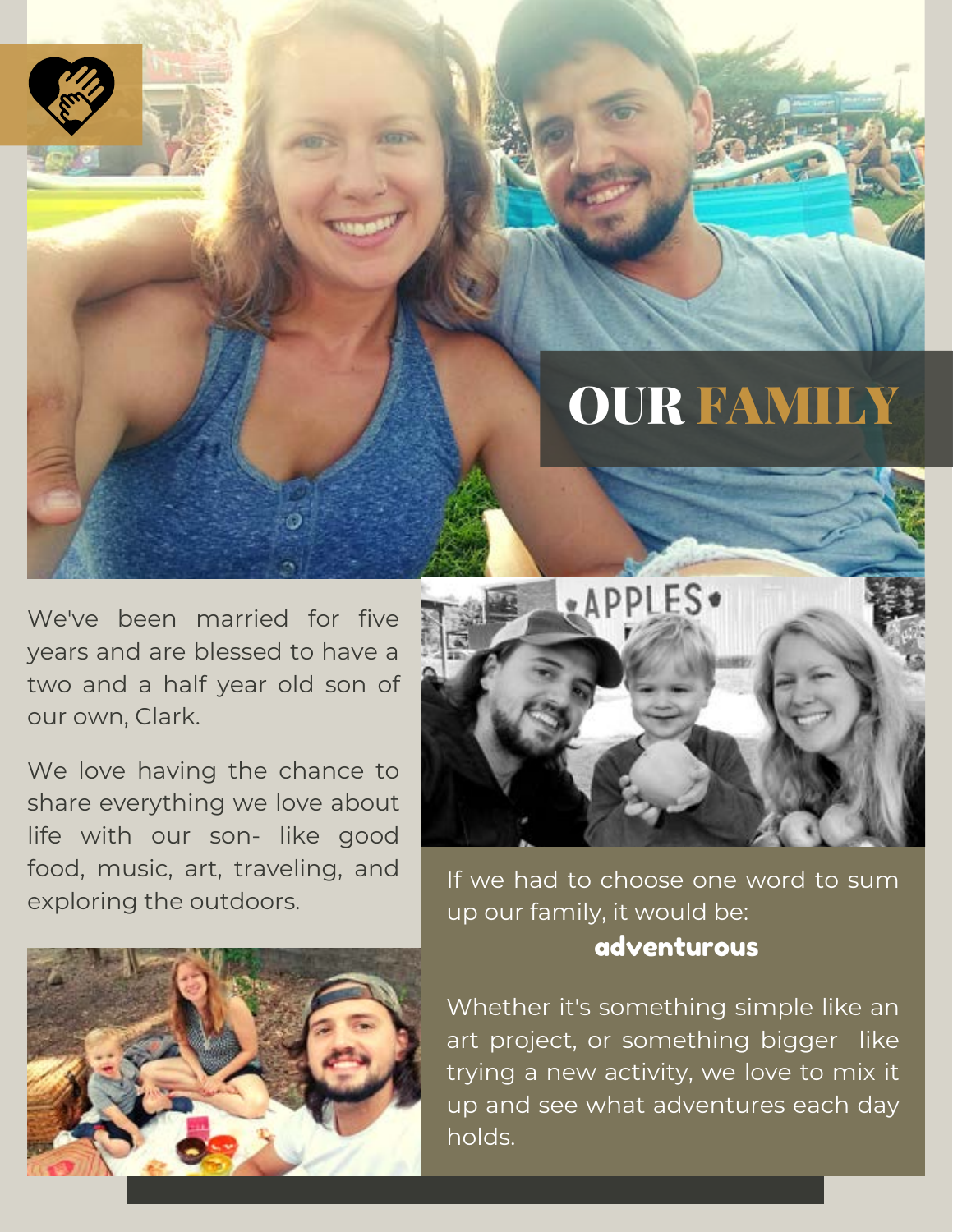



## OUR HOME

We live in the last house at the end of a private road. We love it because there is no traffic and plenty of space to safely run and play.

We spend a lot of time outside. We hike through the woods around our property, play in the creek, and have bonfires. Our dog Wrigley loves to explore with us. We're even raising chickens!

We live in a small town 30 minutes outside of the city. We love the balance of small town charm and local events, with access to city amenities!



Our chickens

Throwing rocks in the creek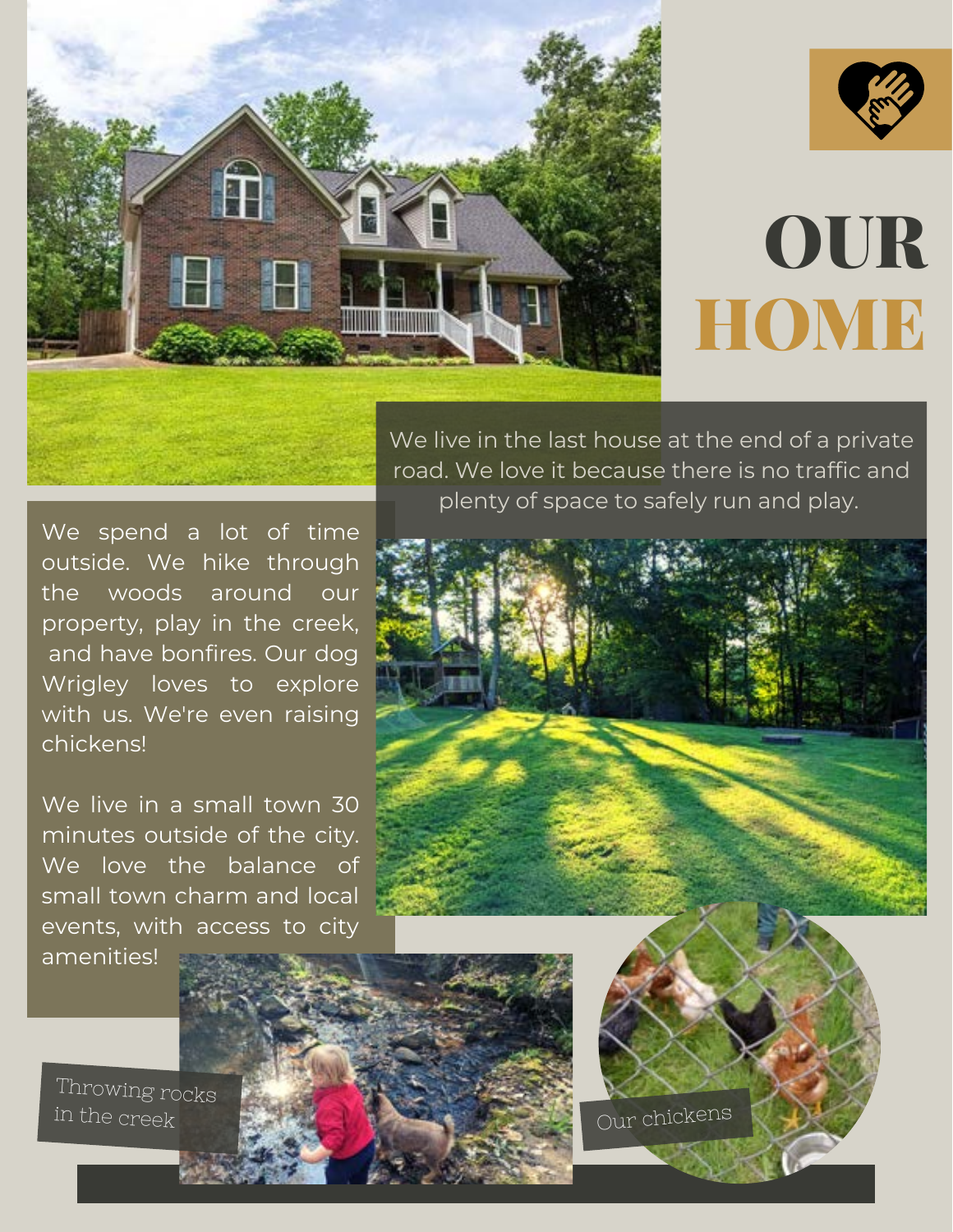

Our two-story home has an inviting farmhouse feel. It includes a loft area that we use as a playroom. We love to hang out on our screened-in deck during the warmer months. Our small pool is made from a livestock watering trough. It's perfect for cooling off and playing in the summer!





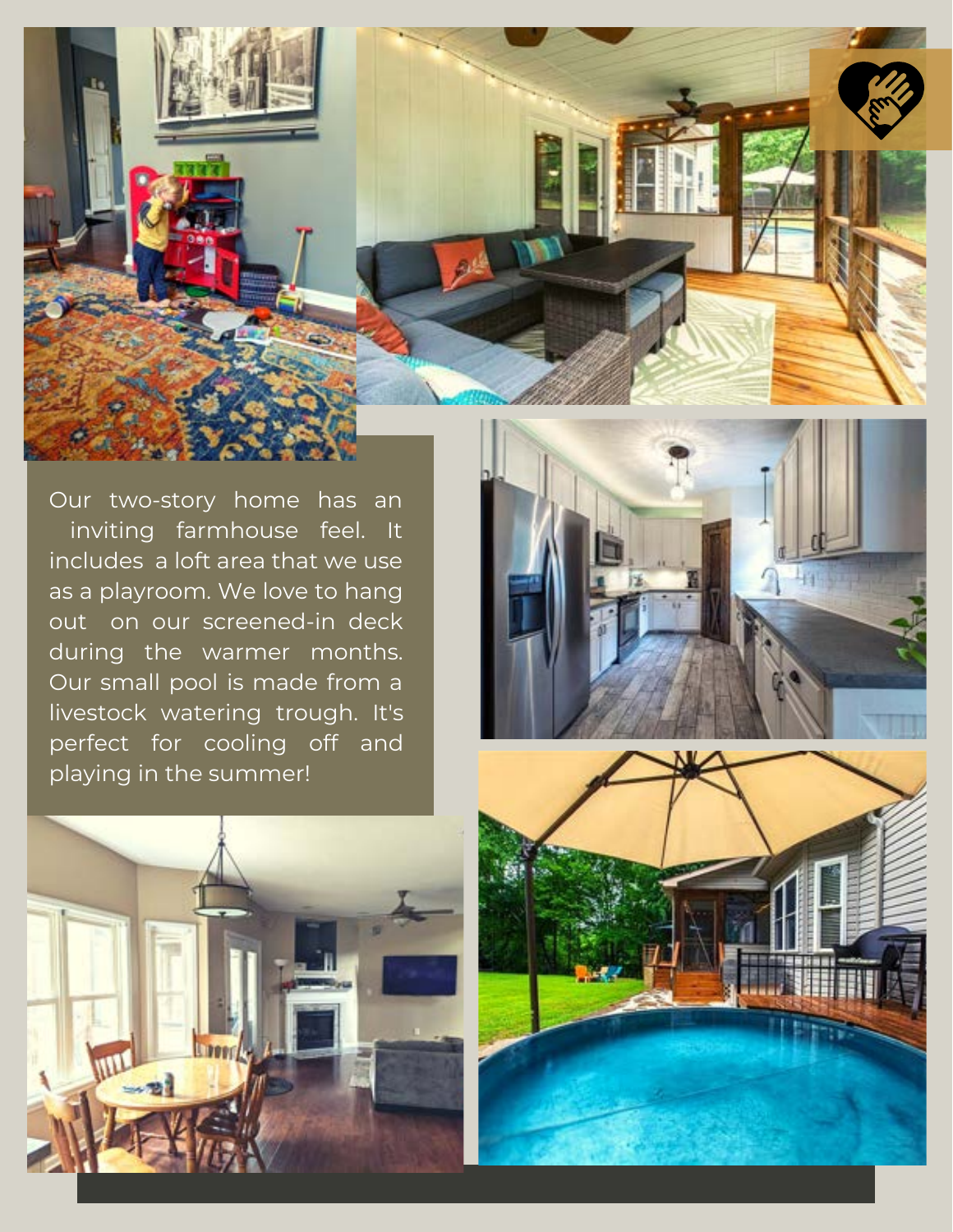



FAMILY

Day to day, we spend a lot of time outside playing, working on projects around the house, meeting up with friends, and visiting local parks.

We like to take several family trips each year. We love visiting the beach and the mountains. We also make a few trips to see our families in Ohio.





We value spending time together, so we intentionally schedule one large family activity each week that's different from our daily routine; things like apple picking, Food Truck Friday, a picnic at the park, or a local festival.

We both grew up with siblings and want that for Clark as well. Sibling relationships can be so special, and we want to foster that between our children.

Clark is kind, gentle, and very social. He's always making new friends on the playground. We know he would make a sweet big brother.

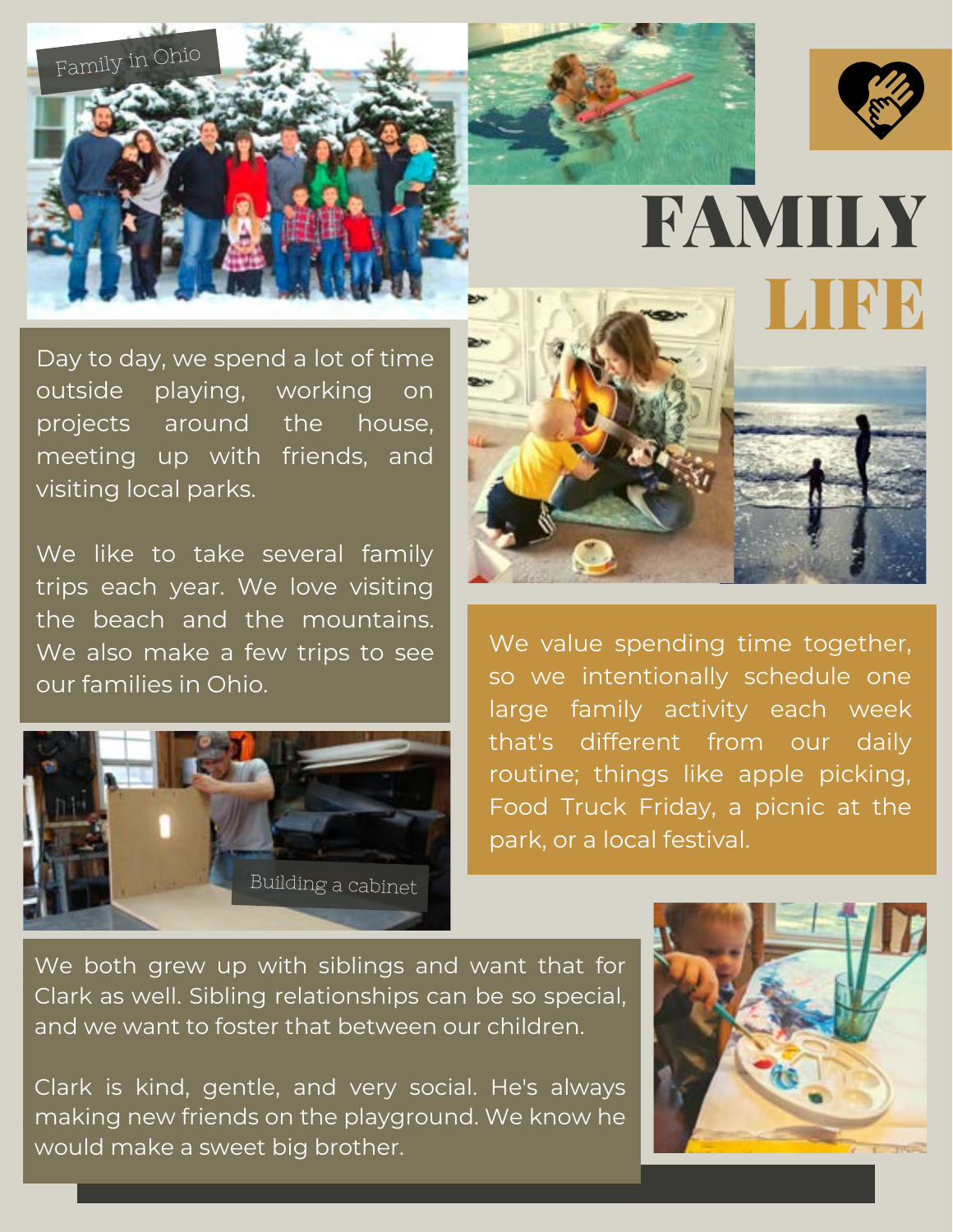

Mike is Mr. Fix It. He repairs our cars and our house whenever issues pop up. He even built our chicken coop.

Mike

Mike is a hard worker in his career too. He is Lead Program Manager for Google Fiber for the East Coast. He is respected in the workplace, and just received a promotion with high praise from his supervisors.

Favorite Sport: Hockey

Favorite Vacation Spot: The beach

Favorite food: Hot wings

Hobbies: Working on cars, building and fixing things, playing soccer, golfing

Mike & his twin sister, Jen

Mike is a supportive father. He lets Clark help when he is working in the garage or on a project. Mike is extremely patient, taking extra time to show Clark how to use tools and give him a chance to try.

Mike's Jeep- He rebuilt<br>the engine & painted it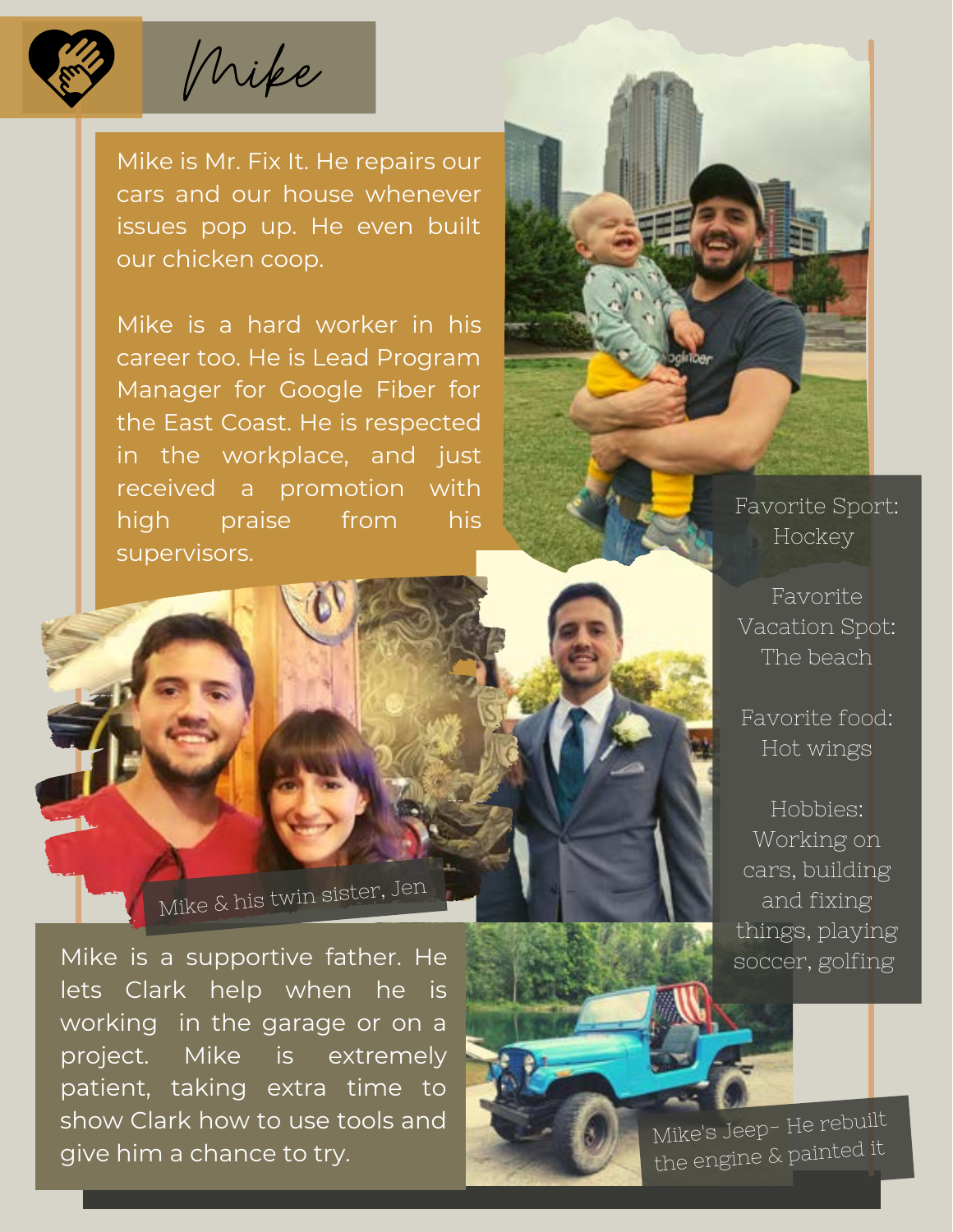

Leah worked as an ESL teacher before she became a stay at home mom. She loves art and music- she studied photography in college and plays the guitar and piano. She is almost always working on a creative project, whether it's DIY, art, or writing.

Leah is dedicated to her family and doing the very best for them. She works hard to plan activities and events, as well as get togethers with friends.



Leah loves being a stay at home mom. She takes Clark to events like Tinkergarten, swim class at the Y, and story time at the library. She exposes him to art and music, lets him help cook, and reads him endless books.





Favorite TV Show: The Office

Favorite Vacation Spot: Japan (sister lives there)

Favorite food: Mac & cheese

Hobbies: Photography, music, art, DIY, writing

Leah & her sister, Jenna